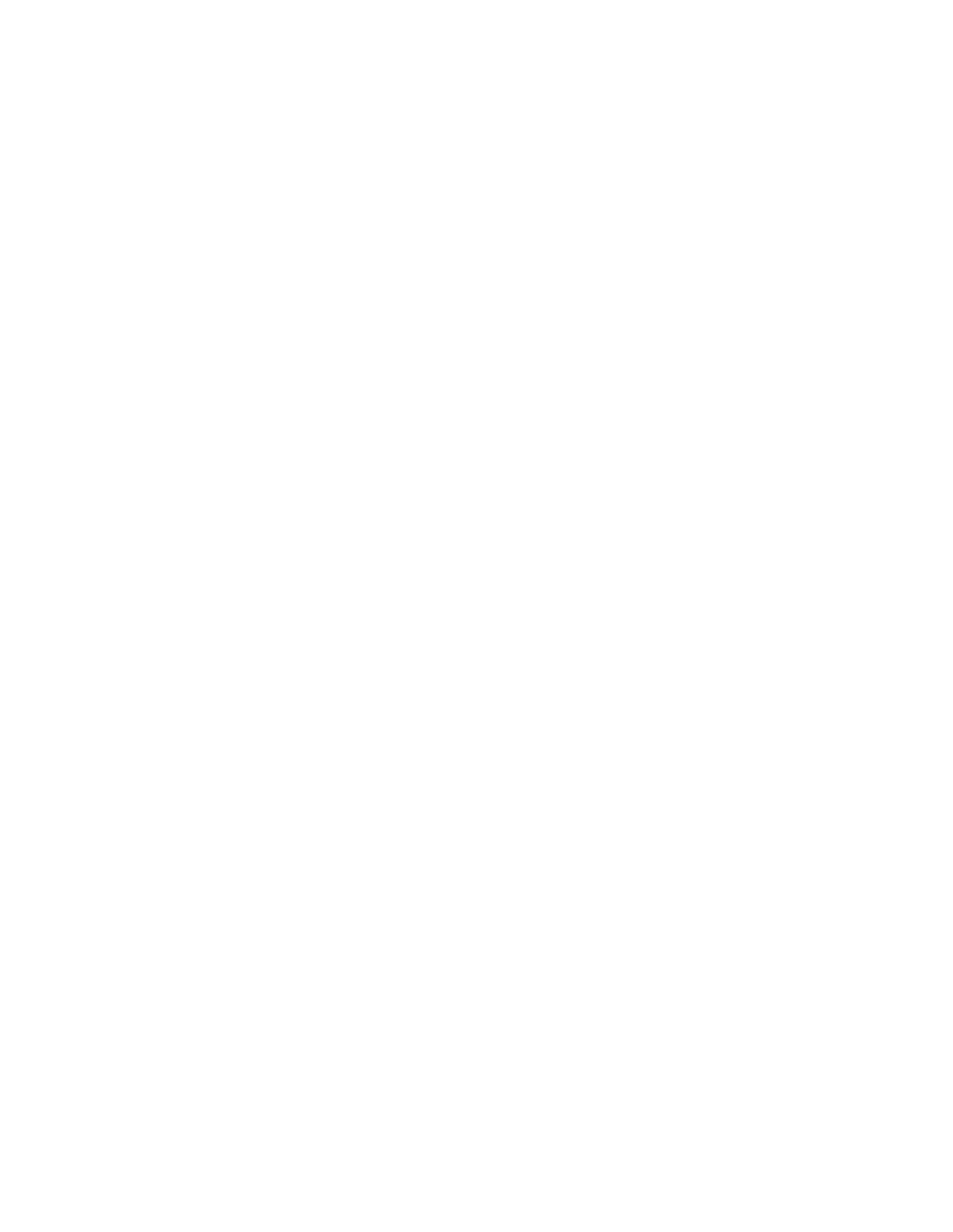

Disconnect electrical power before performing any maintenance. See the Safety section of the ArcGlide THC Instruction Manual for more safety precautions.

**WARNING ELECTRIC SHOCK CAN KILL** 

**Introduction**: This Field Service Bulletin (FSB) describes the installation of a snubber circuit (Kit number 228781) into a HPR power supply. The snubber circuit is required to prolong the life of the Remote On relay used in the ArcGlide motor control (Part number 090054).

**Background**: The ArcGlide motor control can remotely turn ON and OFF the HPR power supplies using the Remote On relay output inside the ArcGlide control module. The relay is a general purpose relay designed for use with AC or DC circuits. When the Remote On output is used with the HPR plasma supply and its AC Power On circuit, a protective snubber circuit must be added prevent electrical arcs between the relay contacts when the relay opens or closes. When this snubber circuit is placed across the relay contacts, it absorbs the current spikes and prevents the relay contacts from welding together and shortening the life of the relay.

**Requirements:** The snubber circuit is only required with a Hypertherm ArcGlide voltage divider card (Part number 090052) that was manufactured before October 18th, 2010.

HPR plasma supplies that use the HPRXD Hypernet interface board (Part number 141162) do not need this snubber circuit.

## **Kit 228781 contents:**

| <b>Part Number</b> | <b>Description</b>                | Quantity |
|--------------------|-----------------------------------|----------|
| 229422             | Snubber Assembly, ArcGlide RC     |          |
| 807200             | FSB: ArcGlide Snubber Upgrade Kit |          |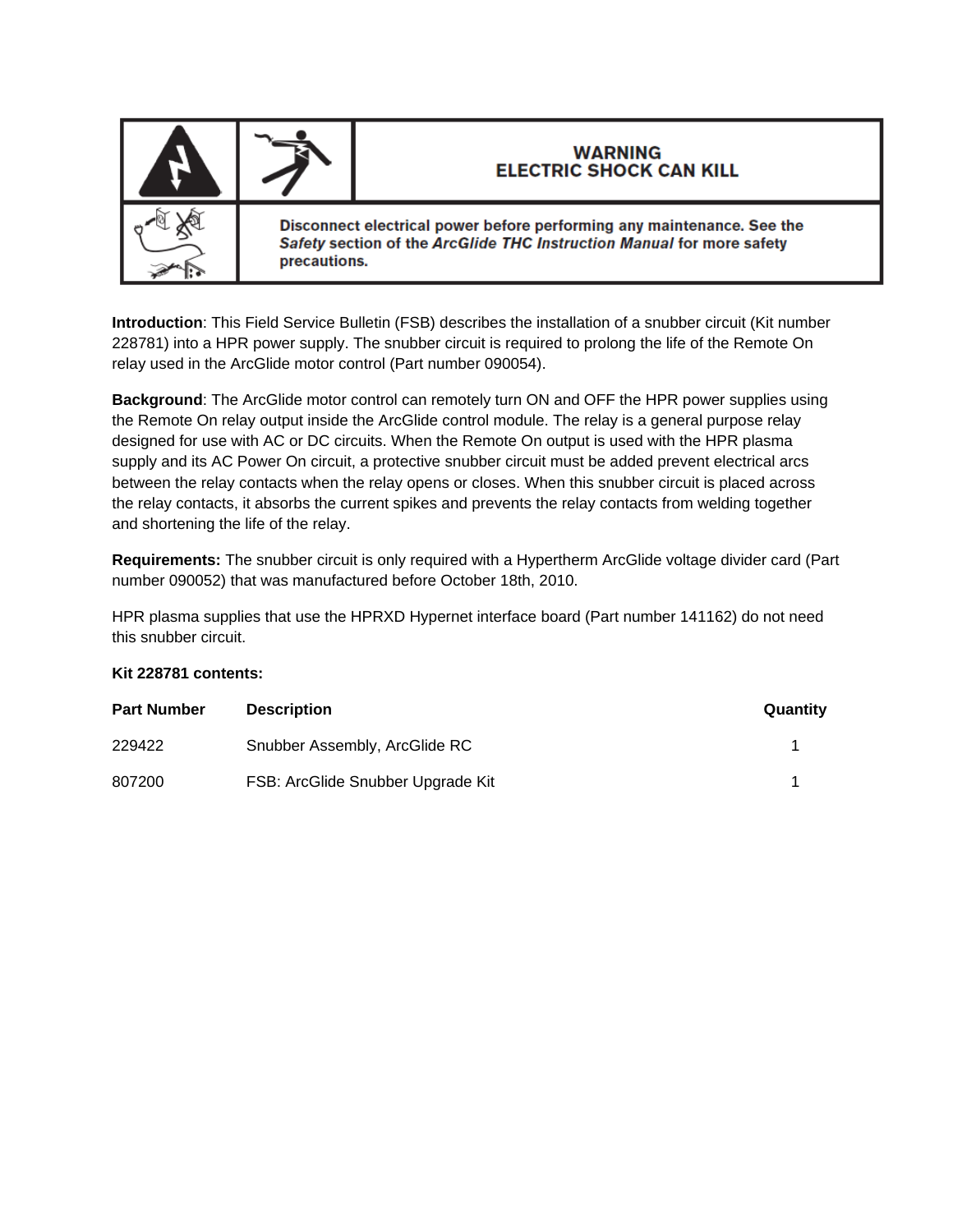## **Instructions**:

- 1. Shut off main power to the HPR plasma system and to the ArcGlide THC.
- 2. Remove the left side panel of the HPR130, HPR260 or HPR400 power supply.
- 3. Locate Terminal Block 2 in the power supply.
- 4. Confirm the wiring of the remote On/Off circuit to TB2 inside the HPR (refer to the wire diagram within the HPR Installation Manual).

HPR internal wiring from TB2 terminal strip to the Power Distribution board (PCB2):

- Red wire from TB2-1 to PCB2
- White wire from TB2-3 to PCBS2

Remote On wiring from J3 on Voltage Divider board to TB2:

- Remote On A to TB2-1
- Remote On B to TB2-3
- 5. Remove the Snubber Circuit from its packaging